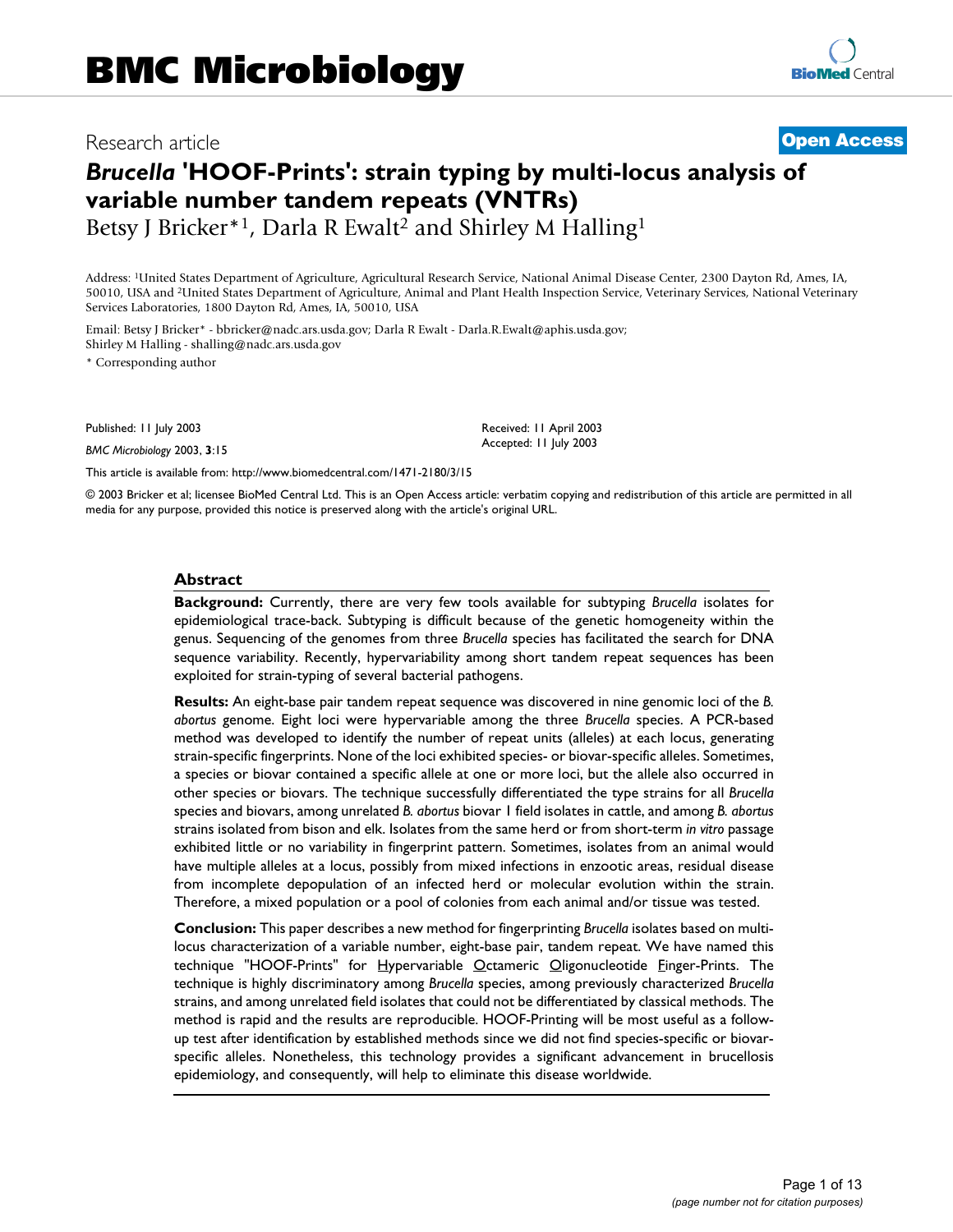# **Background**

Brucellosis is a worldwide zoonotic disease caused by a number of host-adapted species of the gram-negative bacterial genus *Brucella*. In addition to the economic losses caused by reproductive failure in a number of important livestock animals, accidental transmission of the disease to humans can occur through animal husbandry, meat processing activities or ingestion of contaminated unpasteurized milk. The highest incidence of brucellosis is found in regions where local custom encourages the consumption of raw goat, camel or bovine milk, or of soft cheeses prepared from unpasteurized milk. Children in these regions are particularly vulnerable because of their elevated consumption of milk and dairy products.

Many countries have implemented eradication programs resulting in the reduction or elimination of the disease, but the disease remains enzootic in many regions of the world. In those countries where the disease has been eradicated or strictly controlled, continued surveillance is essential to preventing re-emergence of the disease. Once a new infection has been confirmed in a herd, it is critical to prevent further spread of the disease to other herds. It is equally important to determine by epidemiological trace-back analysis where the infection originated, how it was spread, and what measures are needed to prevent additional spread of the disease from this primary source.

Whenever possible, trace-back is confirmed by comparison of the outbreak strain with isolates obtained from the primary source. Identity is established by examining strain specific traits. In the case of *Brucella*, species are identified by the analysis of a large panel of traits composed of serology, growth requirements and biochemical phenotype [1]. These traits also permit additional subtyping of some species into biovars. Unfortunately, specific biovars tend to predominate in certain geographical areas. For example, in the USA, 85% of bovine infections involve *B. abortus* biovar 1.

A number of investigators have attempted to devise methods for genotyping *Brucella* strains. Published methods include enterobacterial repetitive intergenic consensus sequence-PCR (ERIC-PCR), and repetitive intergenic palindromic sequence-PCR (REP-PCR) [[2](#page-12-0)[,3\]](#page-12-1); random amplified polymorphic DNA-PCR (RAPD-PCR) or arbitrary primed-PCR (AP-PCR) [\[4](#page-12-2),[5](#page-12-3)]; and restriction fragment length polymorphism-PCR (RFLP-PCR) of the *omp*2 locus [6[,7\]](#page-12-4). ERIC-PCR and RAPD-PCR are both affected by assay conditions and environmental effects during the amplification process [8–10]. Although the results are highly reproducible within a laboratory, laboratory-to-laboratory reproducibility has been problematic and thus makes the universal application of these methods unlikely (compare [\[2\]](#page-12-0) and [[3](#page-12-1)]). RFLP-PCR of the *omp*2 locus is not constrained by issues of reproducibility and has been useful for the differentiation of *Brucella* species [6] and for differentiation among isolates from marine mammal hosts [[7](#page-12-4)]. However, as a tool for the epidemiology of brucellosis in livestock, this technique is limited by the low rate of natural sequence divergence within the locus at the biovar level.

Recently, the complete genomes from *B. melitensis* [11] and *B. suis* [[12\]](#page-12-5) were published and the genomic sequence from *B. abortus* is complete but not yet fully annotated [13]. These data have made it possible to search for regions of DNA sequence variability that might be useful as markers for diagnostic identification and differentiation. This paper describes the first application of microsatellite fingerprinting to *Brucella* isolates. Microsatellite fingerprinting exploits the occurrence of variable number tandem repeats (VNTRs) ranging from 1- to 10-bp per repeat, and 1 to >30 repeats per locus. These VNTRs have been observed throughout the prokaryotic and eukaryotic kingdoms [14,15]. The addition or deletion of repeat units within a locus is believed to be caused by slippedstrand nucleotide mispairing, and/or unequal crossover events which increase the rate of mutation at these loci [16]. The variations in the number of repeats give rise to molecular alleles for a given locus and aid in the characterization of the individual. When multiple loci are analyzed, the resulting fingerprint can be highly discriminating or even unique. Though commonly used for forensic identification in humans, the technique has recently been used for subtyping a number of pathogenic bacteria [17[–22](#page-12-6)].

We have employed microsatellite fingerprinting for genotyping *Brucella* species based on the number of tandem repeats of the DNA sequence "AGGGCAGT" at eight loci in the genome. A PCR-based method was developed to identify the specific alleles at each of the repeat loci. The technique is compatible with high-throughput, automated, detection technologies, as well as traditional, less costly detection methods. We have named this technique "HOOF-Prints" for Hypervariable Octameric Oligonucleotide Finger-Prints. The type strains of all the classical *Brucella* species and biovars were surveyed to assess the discriminating power of this fingerprint technique. Examples from naturally infected cattle and wildlife herds were also examined to assess the level of divergence among and within outbreaks.

# **Results**

## *Identification and characterization of the tandem repeat loci*

Multiple tandem repeats of the octameric sequence "AGGGCAGT" were initially discovered when searching sequence files generated from the shotgun sequencing of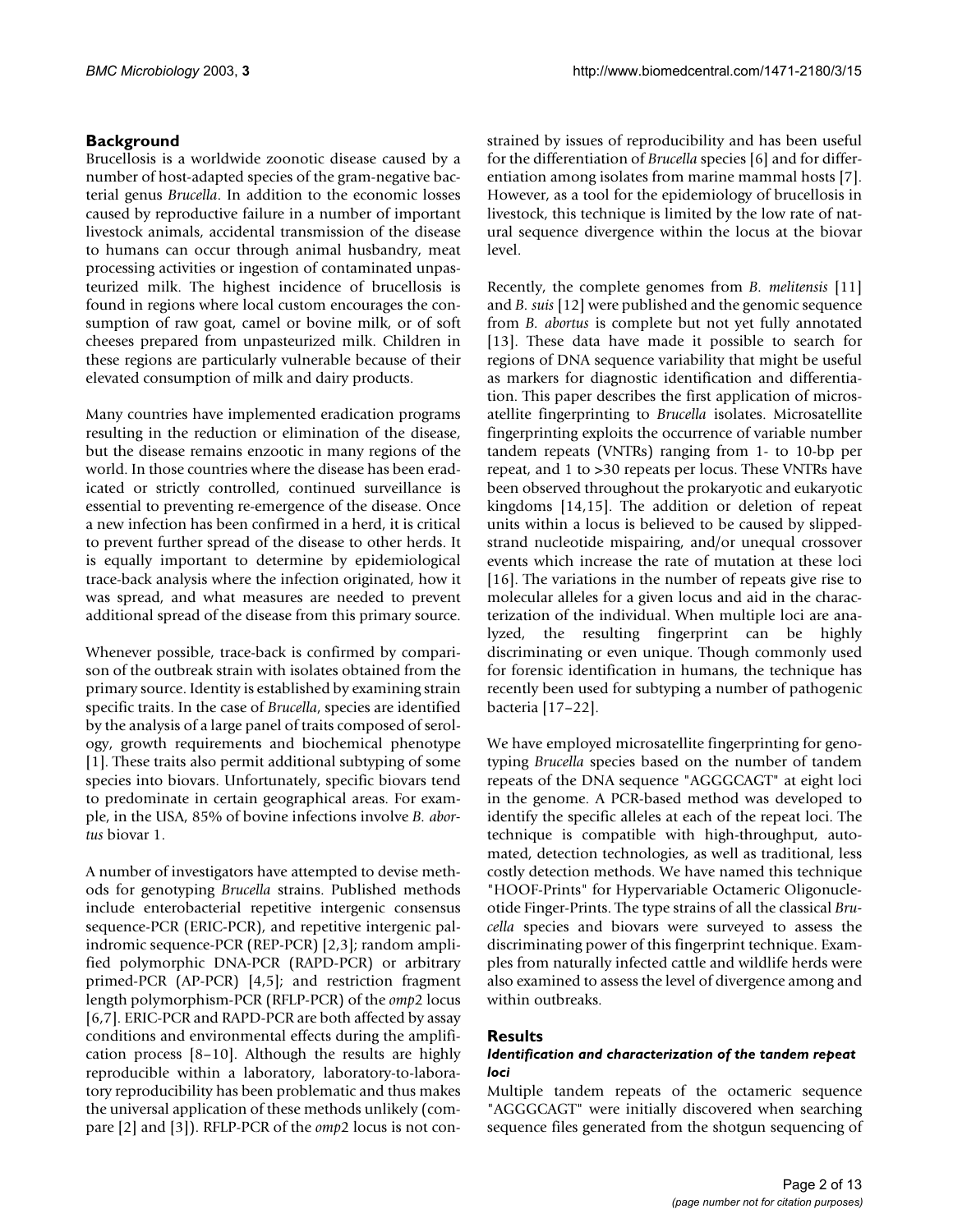| <b>VNTR</b>    | <b>Brucella melitensis</b> |                    |            |               | <b>Brucella suis</b> |                    |            |               |
|----------------|----------------------------|--------------------|------------|---------------|----------------------|--------------------|------------|---------------|
| Locus          | Acc. No <sup>a</sup>       | Region             | Location   | <b>Strand</b> | Acc. No.             | Region             | Location   | <b>Strand</b> |
|                | AE009669                   | Chrom II; Sect. 31 | bp-4619    | $(-)$         | AE014592             | Chrom II: Sect. 88 | bp-2372    | $(+)$         |
|                | NC-003318                  | Chrom II CDS       | bp-322922  |               | NC-004311            | Chrom II CDS       | bp-976069  |               |
| $\overline{2}$ | AE009582                   | Chrom I: Sect. 139 | bp-6689    | $(+)$         | AE014357             | Chrom I: Sect. 43  | bp-6142    | $(\cdot)$     |
|                | NC-003317                  | Chrom I CDS        | bp-1505161 |               | NC-004310            | Chrom I CDS        | bp-477739  |               |
| 3              | AE009620                   | Chrom I: Sect. 177 | bp-3018    | $^{(+)}$      | AE014322             | Chrom I: Sect. 8   | bp-5823    | $(-)$         |
|                | NC-003317                  | Chrom I CDS        | bp-1915985 |               | NC-004310            | Chrom I CDS        | bp-87085   |               |
| 4              | AE009669                   | Chrom II: Sect. 31 | bp-10855   | $(-)$         | AE014591             | Chrom II: Sect. 87 | bp-6120    | $^{(+)}$      |
|                | NC-003318                  | Chrom II CDS       | bp-329159  |               | NC-004311            | Chrom II CDS       | bp-969847  |               |
| 5              | AE009622                   | Chrom I: Sect. 179 | bp-5818    | $^{(+)}$      | AE014320             | Chrom I: Sect. 6   | bp-4014    | $(\cdot)$     |
|                | NC-003317                  | Chrom I CDS        | bp-1940493 |               | NC-004310            | Chrom I CDS        | bp-62866   |               |
| 6              | AE009586                   | Chrom I: Sect. 143 | bp-2632    | $(+)$         | AE014354             | Chrom I; Sect. 40  | $bp-97$    | $(\cdot)$     |
|                | NC-003317                  | Chrom I CDS        | bp-1643997 |               | NC-004310            | Chrom I CDS        | bp-438926  |               |
| $\overline{7}$ | AE009622                   | Chrom I: Sect. 179 | bp-3883    | $^{(+)}$      | AE014320             | Chrom I: Sect. 6   | bp-5972    | $(\cdot)$     |
|                | NC-003317                  | Chrom I CDS        | bp-1938559 |               | NC-004310            | Chrom I CDS        | bp-64824   |               |
| 8              | AE009499                   | Chrom I: Sect. 56  | bp-166     | $(\cdot)$     | AE014439             | Chrom I: Sect. 125 | bp-10292   | $^{(+)}$      |
|                | NC-003317                  | Chrom I CDS        | bp-588659  |               | NC-004310            | Chrom I CDS        | bp-1399544 |               |
| 9              | AE009575                   | Chrom I: Sect. 132 | bp-11054   | $^{(+)}$      | AE014364             | Chrom I: Sect. 50  | bp-108     | $(\cdot)$     |
|                | NC-003317                  | Chrom I CDS        | bp-1434245 |               | NC-004310            | Chrom I CDS        | bp-548878  |               |

<span id="page-2-0"></span>**Table 1: Locations of the nine VNTR loci within the published genome sequences of** *B. melitensis* **and** *B. suis***.**

 $\alpha$  Acc. No. is the GenBank accession number

Brucella abortus biovar 1, strain 9–941 for a subsequence (TAGGGC) of IS711. The B. abortus genome had nine chromosomal loci containing at least two complete copies of the octameric repeat. The repeat regions and approximately 200-bp of upstream and downstream flanking sequence were individually compared to the Brucella melitensis biovar 1 and Brucella suis biovar 1 published genome sequences. To facilitate comparisons among the three Brucella genomes, Table [1](#page-2-0) indexes the coordinates of each VNTR locus in the B. melitensis and B. suis published genomes. To facilitate BLAST searches, each locus was mapped to both the complete chromosome sequence and to the matching chromosome section in each genome. The sequence location specified in Table [1](#page-2-0) denotes the start of the first repeat unit at that locus. Since the published B. melitensis and B. suis genomes are numbered in opposite orientation, the relevant strand for each genome was also listed in Table [1](#page-2-0).

The homologous sequences were aligned revealing variable numbers of repeats at eight of the nine loci (Fig. 1). Among the three sequenced *Brucella* genomes, the number of complete repeat units ranged from one copy (e.g. VNTR Locus-4 of *B. suis*) to fourteen copies (VNTR Locus-7 of *B. abortus*). A notable feature of the repeat loci was the significant conservation of the sequence immediately downstream of the repeat units in eight of the nine loci. Alignment of the downstream sequences of *B. abortus*, *B. melitensis* and *B. suis* (Fig. 2), identified a conserved sequence stretch of about 100-bp. These sequences had a higher than normal level of sequence divergence than is typically found among *Brucella* species, but a consensus sequence was evident (top line of Fig. 2). VNTR Locus-9 was the only locus that contained the same number of repeat units (3 complete units) in all three genomes. It was also the only locus lacking the conserved downstream sequence (data not shown).

The VNTR loci were found on both chromosomes of the published genomes and in most cases were distant from each other (Table [1](#page-2-0)). However, VNTR Locus-5 and VNTR Locus-7 were approximately 2-kb apart on the large chromosomes of the *B. abortus*, *B. melitensis* and *B. suis* sequenced genomes and were arranged in the same orientation. VNTR Locus-1 was about 6-kb away from VNTR Locus-4 on the small chromosomes of all three sequenced genomes. VNTR Locus-1 and VNTR Locus-4 were also arranged in the same orientation.

## *Development of the PCR assay*

We wanted to examine the depth of variability of the tandem repeat loci among other *Brucella* species, and more importantly, whether variability also occurred among biovars and among independent isolates within a biovar. To rapidly characterize the VNTR loci from a bacterial isolate, eight parallel PCR assays were developed to enumerate the number of repeats at each locus. Amplification primers (Table [2\)](#page-6-0) were designed to anneal to the sequences immediately upstream and downstream of the repeat units. The number of repeats at each locus were deduced from the size of the amplicon produced. The PCR templates consisted of methanol-fixed bacteria from a broad array of *Brucella* strains and isolates (listed in Table [3](#page-6-1) and the Materials and Methods section).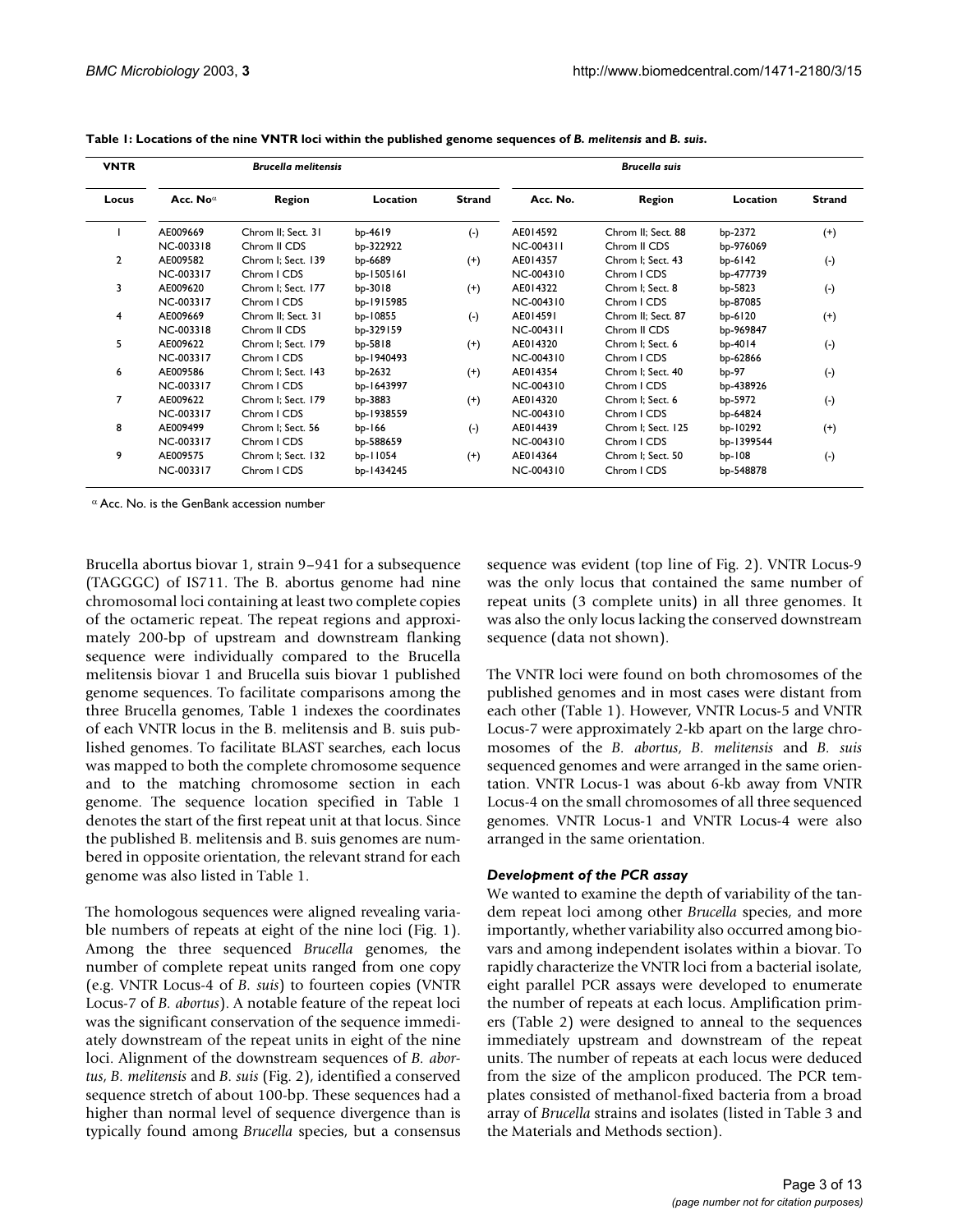

#### **Figure 1** Repeat polymorphisms in VNTR loci aligned from the sequenced genomes of *B. abortus*, *B. melitensis* and *B. suis*

**Repeat polymorphisms in VNTR loci aligned from the sequenced genomes of** *B. abortus***,** *B. melitensis* **and** *B. suis***.** The sequences of the repeat region and flanking DNAs are shown for the eight variable loci. A red box designates a complete copy of the "AGGGCAGT" repeat; a red box containing a "g" designates the alternative repeat sequence "**g**GGGCAGT"; a red box containing an "a" designates the alternative repeat sequence "A**a**GGCAGT"; a red box containing a "+A" designates the alternative 9-bp repeat sequence "**a**AGGGCAGT"; and yellow boxes enclose partial repeat units. The blue lines indicate sequence identity. The individual sequences are labeled "*ab*" for *B. abortus* strain 9–941; "*mel*" for *B. melitensis* strain 16M; and "*suis*" for *B. suis* strain 1330.

Amplified products were sized by electrophoresis on 3% Metaphor or 4% agarose gels such that the 8-bp increase of each additional repeat unit was identified by comparison with a 25-bp mass ladder. Sample data of the amplicons generated from three loci of the *B. abortus* biovar type strains and two laboratory strains, are shown in Fig. [3](#page-5-0)A. Alternatively, the HOOF-Print procedure was adapted for high throughput, automated fluorescent DNA fragment analysis, by tagging each unique upstream primer with one of three fluorescent labels (Table [2](#page-6-0)). The amplicon sizes were determined by comparison with a co-migrating DNA mass ladder labeled with an alternative fluorescent tag. Data generated for VNTR Locus-1 by automated fluorescent DNA fragment analysis for the same isolates assayed in Fig. [3](#page-5-0)A, are shown in Fig. [3](#page-5-0)B. Detection of the fluorescent tagged amplicons was typically very sensitive with a high signal to noise ratio. Accurate sizing of the amplicons was essential for calculating the number of repeat units at each locus.

#### *Identification of VNTR alleles*

Alleles were defined by the number of tandem repeat units found at that specific locus. For simplicity, the allele names correspond to the estimated number of complete repeat units in the amplicon (e.g. Allele-1 has 1 complete repeat unit; Allele-6 has 6 complete repeat units). Some of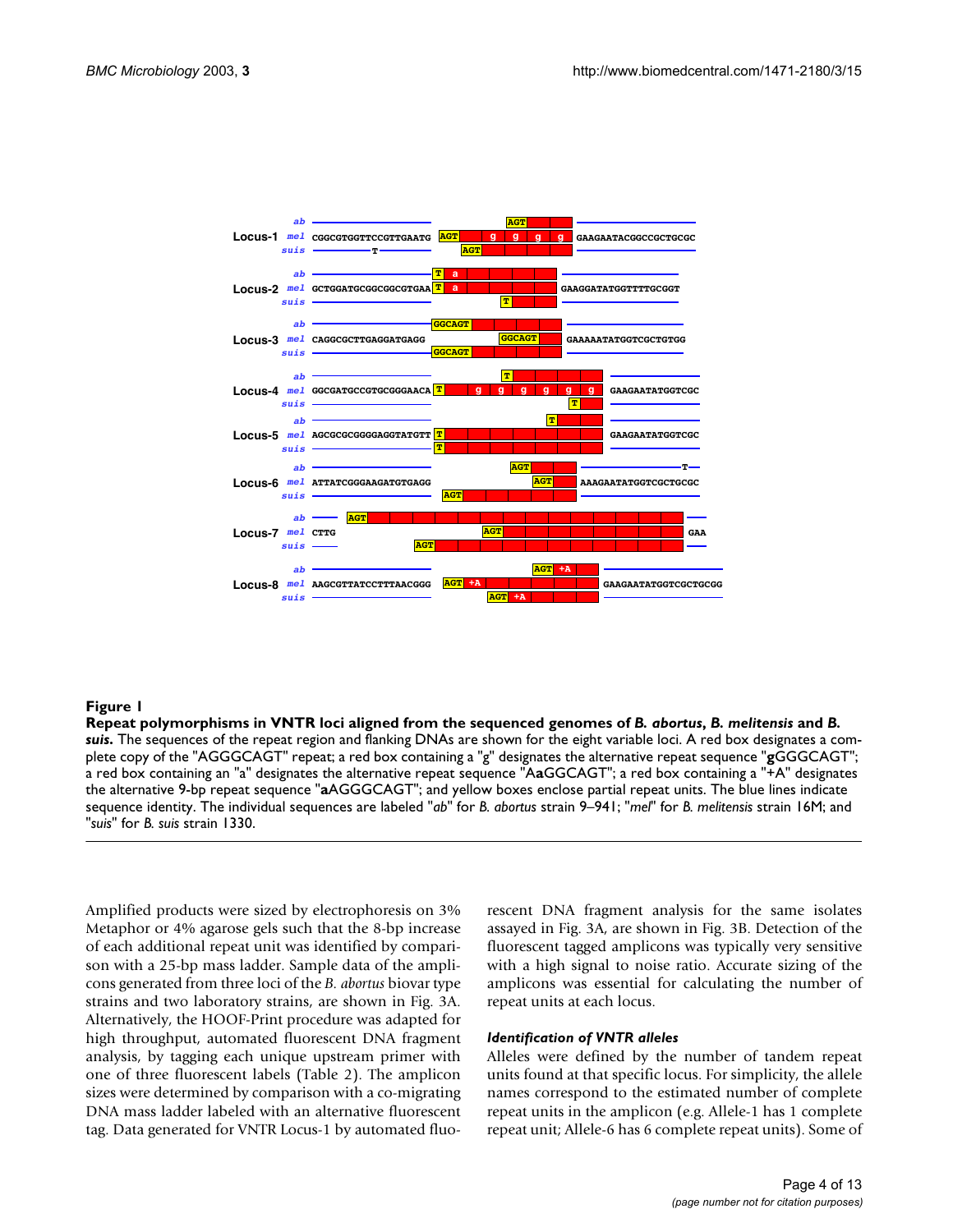| <b>Consensus</b> |                              | <b>REV-1</b>                                                                                                        | REV-3                                                                                                                                                                                                                          |
|------------------|------------------------------|---------------------------------------------------------------------------------------------------------------------|--------------------------------------------------------------------------------------------------------------------------------------------------------------------------------------------------------------------------------|
|                  |                              | $***$ *** **<br>$\star$ $\star$<br>*** ********* ***** *                                                            | TAGGGCAGT GAAGAATATGGTCGCTGCGSYCATGCGCAACCAAAA:CATACTCCCC:TACTCCCTTATTCCCCTTATCCCYTAACATACTGCCYTAYTGCCCTATTGCCTTACTGCCTTA<br>****<br>*****************                                                                         |
| Locus-1          |                              |                                                                                                                     |                                                                                                                                                                                                                                |
| ab               |                              | TAGGGCAGT GAAGAATAcGGcCGCTGCGCTCATGCGCAACCAAAA;CATACTCCCC;TACTCCCTTATTCCCCTRTTCCCTTAACATACTGCCTTACTGCCCTA-          |                                                                                                                                                                                                                                |
| $m$ el           |                              | TGGGGCAGT GAAGAATAcGGcCGCTGCGCTCATGCGCAACCAAAA;CATACTCCCC;TACTCCCTTATTCCCCTATTCCCTTAACATACTGCCTTACTGCCCTA-          |                                                                                                                                                                                                                                |
| suis             |                              |                                                                                                                     |                                                                                                                                                                                                                                |
| Locus-2          |                              |                                                                                                                     |                                                                                                                                                                                                                                |
| ab               |                              | TAGGGCAGT GAAGGATATGGT:ttTGCGGTCATGCGCAACCAAAA:CATACqCCCCCTACTCCCTTACTCCC:::::::::CTAACATACTGCCTTAC-                |                                                                                                                                                                                                                                |
| $m$ el           |                              | TAGGGCAGT GAAGGATATGGT:ttTGCGGTCATGCGCAACCAAAA:CATAC&CCCCCTACTCCCTTAcTCCC:::::::::CTAACATACTGCCTTAC-                |                                                                                                                                                                                                                                |
| suis             |                              | TAGGGCAGT GAAGqATATGGT:ttTGCGGTCATGCGCAACCAAAA:CATACqCCCCCTACTCCCTTACTCCC::::::::CTAACATACTGCCTTAC-                 |                                                                                                                                                                                                                                |
| Locus-3          |                              |                                                                                                                     |                                                                                                                                                                                                                                |
| ab               |                              | TAGGGCAGT GAAAARTATGGTCGCTGtGGTtATGtGCAACCAAAA:CATACTCCCC:cACTCCCTTATTCCCCTATTCCCTTAACATACTGCCTTAT                  |                                                                                                                                                                                                                                |
| me1              |                              | TAGGGCAGT GAAAAATATGGTCGCTGtGGCtATGtGCAACCAAAA:CATACTCCCC:cACTCCCTTATTCCCCTATTCCCTTAACATACTGCCTTAT-                 |                                                                                                                                                                                                                                |
| suis             |                              | TAGGGCAGT GAAAARTATGGTCGCTGtGGCtATGtGCAACCAAAA:CATACTCCCC:cACTCCCTTATTCCCCTRTTCCCTTAACATACTGCCTTAT                  |                                                                                                                                                                                                                                |
| Locus-4          |                              |                                                                                                                     |                                                                                                                                                                                                                                |
| ab               |                              |                                                                                                                     |                                                                                                                                                                                                                                |
| $m$ el           |                              |                                                                                                                     |                                                                                                                                                                                                                                |
| suis             |                              |                                                                                                                     | TAGGGCAGT GAAGAATATGCTCGCTCGCTCATGCGCAACCAAAA:CATACTCCCC:TACTCCCTTATTCCCCTTATCCCTTAACATACTGCCTTACTGCCCTATTGCCTTACTGCCTTACTGCCTTACTGCCTTACTGCCTTACTGCCTTACTGCCTTACTGCCTTACTGCCTTACTGCCTTACTGCCTTACTGCCTTACTGCCTTACTGCCTTACTGCCT |
| Locus-5          |                              |                                                                                                                     |                                                                                                                                                                                                                                |
| ab               |                              |                                                                                                                     | TAGGGCAGT GAAGAATATGGTCGCTGCGGCCATGCGCAACCAAAAaCATACTCCCC : TACTCCCTTATTCCCCTATTCCCTTAACATACTGCCCTATTGCCCTATTGCCTTACTGCCTTA                                                                                                    |
| mel              |                              |                                                                                                                     | TAGGGCAGT GAAGAATATGGTCGCTGCGGCCATGCGCAACCAAAAaCATACTCCCC : TACTCCCTTATTCCCCTATTCCCTTAACATACTGCCCTATTGCCCTATTGCCTTACTGCCTTA                                                                                                    |
| suis             |                              |                                                                                                                     | TAGGGCAGT GAAGAATATGGTCGCTGCGGCCATGCGCAACCAAAAaCATACTCCCC:TACTCCCTTATTCCCCTTAACATACTGCCTTATTGCCCTATTGCCTTACTGCCTTA                                                                                                             |
| Locus-6          |                              |                                                                                                                     |                                                                                                                                                                                                                                |
| ab               |                              | TAGGGCAGT aAAGAATATGGTCGCTGtGCTCATGCGCAACCAAAA;CATACTCCCC;TACTCCCTTATTCCCCTATTCCCTTAACATACTGCCCTACTGCCtTATTGCCTTcC- |                                                                                                                                                                                                                                |
| $m$ el           |                              | TAGGGCAGT aAAGAATATGGTCGCTGCGCTCATGCGCAACCAAAA;CATACTCCCC;TACTCCCTTATTCCCCTATTCCCTTAACATACTGCCCTACTGCCtTATTGCCTTcC- |                                                                                                                                                                                                                                |
| suis             |                              | TAGGGCAGT aAAGAATATGGTCGCTGCGCTCATGCGCAACCAAAA:CATACTCCCC:TACTCCCTTATTCCCCTATTCCCTTAACATACTGCCCTACTGCCtTATTGCCTTCC- |                                                                                                                                                                                                                                |
| Locus-7          |                              |                                                                                                                     |                                                                                                                                                                                                                                |
| ab               |                              |                                                                                                                     | TAGGGCAGT GAAGAATATGGTCGCTGCGGCCATGCGCAACCAAAA:CATACTCCCC:TACTCCCTTATTCCCCTTATCCCTTAACATACTGCCTTACTGCCCTATTGCCTTAATcCCTTA                                                                                                      |
| me1              |                              |                                                                                                                     | TAGGGCAGT GAAGAATATGGTCGCTGCGGCCATGCGCAACCAAAA:CATACTCCCC:TACTCCCTTATTCCCCTTATCCCTTAACATACTGCCTTACTGCCCTATTGCCTTAATcCCTTA                                                                                                      |
| suis             |                              |                                                                                                                     | TAGGGCAGT GAAGAATATGGTCGCTGCGGCCATGCGCAACCAAAA:CATACTCCCC:TACTCCCTTATTCCCCTTATCCCTTAACATACTGCCTTACTGCCCTATTGCCTTAATcCCTTA                                                                                                      |
| Locus-8          |                              |                                                                                                                     |                                                                                                                                                                                                                                |
| ab               |                              |                                                                                                                     |                                                                                                                                                                                                                                |
| $m$ el           |                              |                                                                                                                     | TAGGGCAGT GAAGAATATGGTCGCTGCGGCtATGtaCAACCAAAA:CATACTCCCC:TACTCCCTTATTCCCCTATTCCCTTAACATACTGCCTTACTGCCCTATTGCCTTACTGCCTTACTGCCTTA                                                                                              |
| suis             |                              |                                                                                                                     | TAGGGCAGT GAAGAATATGGTCGCTGCGGCtATGtaCAACCAAAA:CATACTCCCC:TACTCCCTTATTCCCCTATTCCCTTAACATACTGCCTTACTGCCCTATTGCCTTACTGCCTTACTGCCTTA                                                                                              |
| Locus-9          |                              |                                                                                                                     |                                                                                                                                                                                                                                |
| ab               | TAGGGCA: : -                 |                                                                                                                     |                                                                                                                                                                                                                                |
| mel              | $TAGGGCA: -$                 |                                                                                                                     |                                                                                                                                                                                                                                |
| suis             | $TAGGGCA:$ $\longrightarrow$ |                                                                                                                     |                                                                                                                                                                                                                                |
|                  |                              |                                                                                                                     |                                                                                                                                                                                                                                |

#### Figure 2

**Alignment of DNA sequences downstream from the octameric repeat units.** The flanking downstream sequences for each of the 9 VNTR loci from the three sequenced genomes were aligned by the Sequencher 4.0 software program. A consensus sequence, derived by alignment of VNTR Loci 1 through 8, is shown in the top line. The individual sequences are labeled "*ab*" for *B. abortus* strain 9–941; "*mel*" for *B. melitensis* strain 16M; and "*suis*" for *B. suis* strain 1330. Bold letters designate the last octameric repeat unit; lower case indicates divergence from the consensus sequence; colons represent missing nucleotides. An asterisk, "\*", below the consensus sequence signifies identity for all *Brucella* species in all VNTR Loci 1 through 8. The two arrows above the consensus sequence mark the positions of the two reverse primers used for allele amplification.  $Y = C$  or T;  $R = A$  or  $G$ ;  $S = G$  or  $C$ .

the VNTR loci were found to contain small deletions or insertions within the 3'-conserved sequence (Fig. 2). In VNTR Locus-1 and VNTR Locus-4, these modifications occurred within the amplified sequence. When the mutation affected a multiple of 8-bp, the amplicon still matched one of the hypothetical allele sizes (VNTR Locus-1 of *B. suis* biovar 1, Fig. 2). However, the published *B. suis* biovar 1 genome contained an 11-bp insertion within the amplified 3' sequence of Locus-4, when compared to the corresponding *B. abortus* and *B. melitensis* sequences (Fig. 2). This insertion resulted in an alternative ladder of hypothetical allele sizes that was offset by 11-bp.

In practice, the empirically determined product size was found to sometimes differ from the expected amplicon size by 1- or 2-bp, especially at higher allele numbers. In other cases, the observed amplicon size fell outside of the expected amplicon sizes. To determine the allele assignment, selected amplicons were examined by DNA sequencing (data not shown).

#### *Comparison of alleles among the* **Brucella** *Reference Strains for all species and biovars*

A panel of 19 pure *Brucella* cultures, composed of all of the *Brucella* species and biovar FAO/WHO Reference Strains,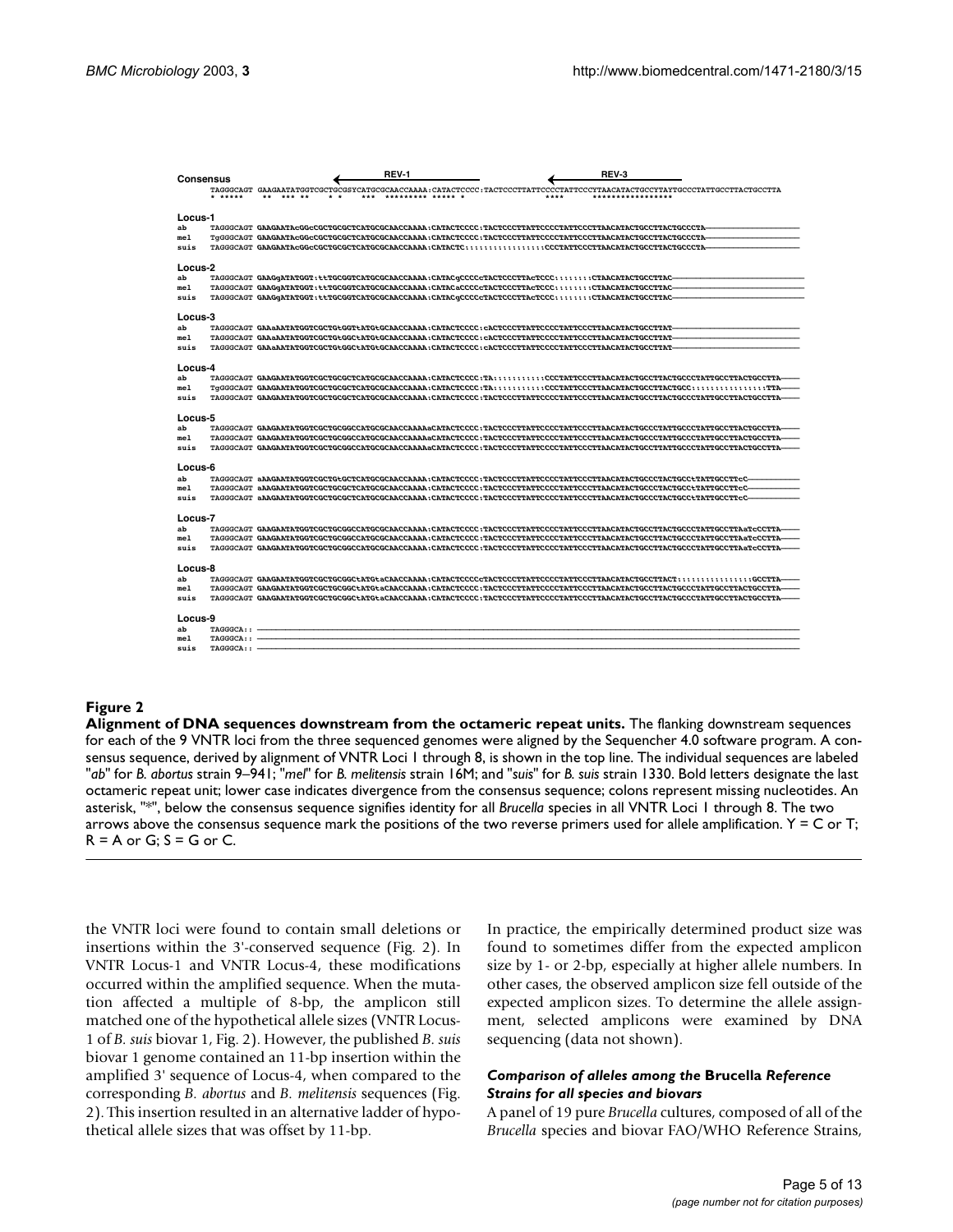<span id="page-5-0"></span>

#### Analysis of allele variability by agarose gel electropho **Figure 3** resis and fluorescent tagged capillary electrophoresis

**Analysis of allele variability by agarose gel electrophoresis and fluorescent tagged capillary electrophoresis.** [A] Amplified fragments from three representative VNTR loci were resolved by electrophoresis in a horizontal gel composed of 3% Metaphor agarose. Sample identifications are given above their respective lanes. Calculated alleles (repeat units) are provided in red under each product. Product sizes range from 143–193 bp (Locus 1); 91–157 bp (Locus-7); and 86 bp (Locus-8). [B] Electropherograms generated from the capillary electrophoresis of fluorescently tagged products amplified from VNTR Locus-1 of the same strains assayed in Panel A. Product sizes (in bp) are shown in boxes below the major peaks. Sizes were calculated by the GeneScan software relative to the GeneScan 500-ROX size markers included in each sample as an internal standard. The vertical axis is the relative peak height of the detected fluorescent products. The first major peak in each electropherogram is the run-through of unincorporated primer.

was assayed by the HOOF-Print procedure. The amplicons obtained from each locus were sized and the numbers of repeat units were determined. The data were compiled in chart format for easy comparison (Fig. [4](#page-7-0)). The collective alleles amplified from a given isolate formed its genetic fingerprint. Each fingerprint was unique and each of the type strains could be easily differentiated. However, parts of the fingerprint patterns were similar among the related biovars of a single species. The VNTR Locus-8 locus, for example, contained two repeats in all *B. abortus* biovars. Similarly, the VNTR Locus-3 locus contained a single repeat in the three *B. melitensis* biovars.

In some cases, two or more products were amplified from a single locus [e.g.VNTR Locus-7 in *B. melitensis* biovar 1 (6 and 7 repeats) and biovar 2 (11 and 12 repeats), *B. canis* (10 and 11 repeats), and *B. suis* biovar 3 (5 and 6 repeats)]. These results were reproducible from cultures grown independently but originating from the same master seed. In these instances, the alleles would often, but not always, differ by a single 8-bp increment.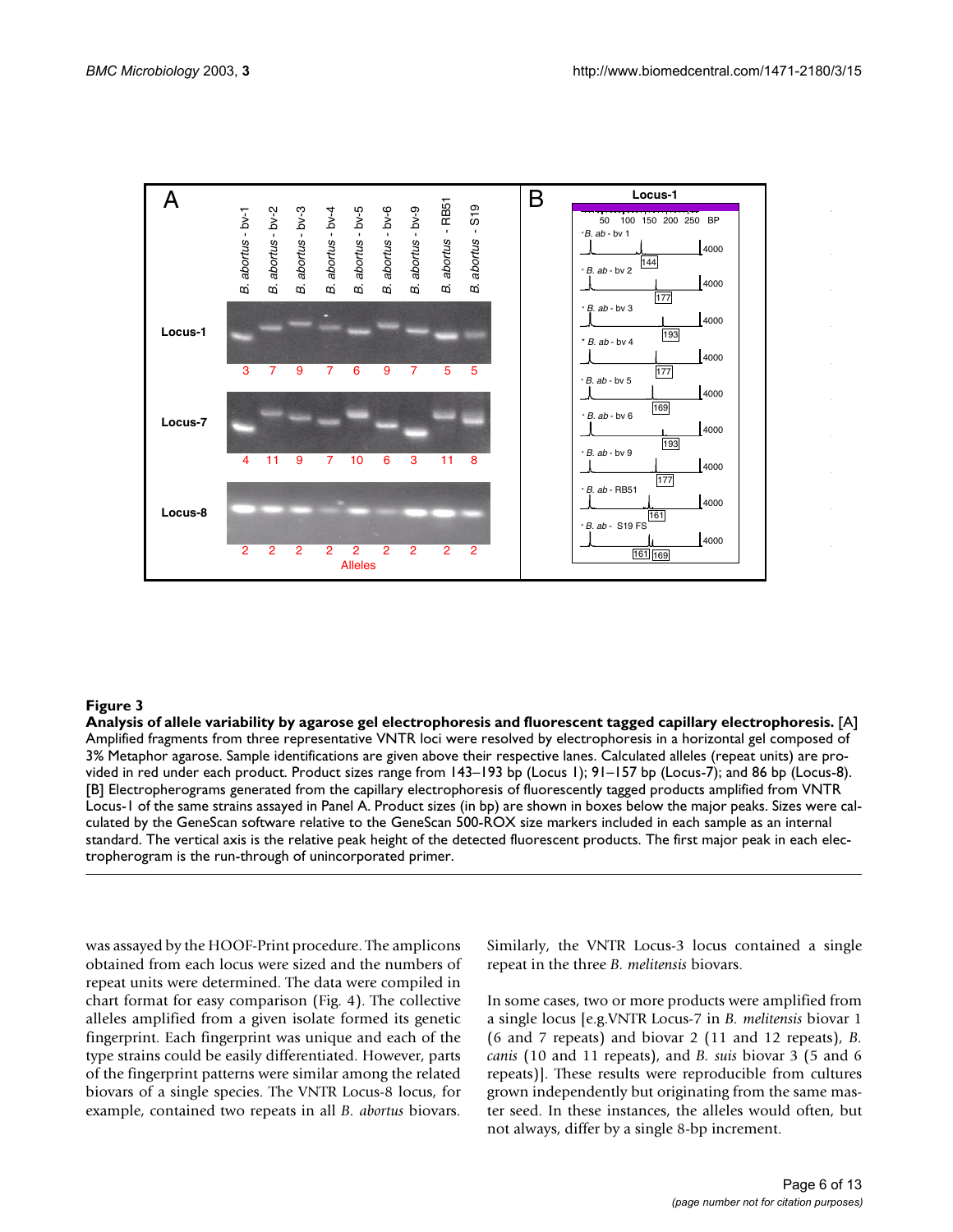#### <span id="page-6-0"></span>**Table 2: PCR primer sequences**

| <b>Primer name</b> | 5' to 3' sequence                                        | <b>Reverse Primer</b> |  |
|--------------------|----------------------------------------------------------|-----------------------|--|
| LOCUS-I Fwd        | <b>HEX</b> GGT GAT TGC CGC GTG GTT CCG TTG AAT GAG       | REV-3                 |  |
| LOCUS-2 Fwd        | <b>HEX</b> CCC GCA TGA TCC GCG AAC AGC TGG ATG           | REV-1                 |  |
| LOCUS-3 Fwd        | <b>NED</b> CAG GCG CTT GAG GAT GAG GCG GCA G             | REV-3                 |  |
| <b>LOCUS-4 Fwd</b> | <b>6-FAM GCA GAA TTT TCG AGG CAT TCG GCG ATG</b>         | REV-3                 |  |
| LOCUS-5 Fwd        | <b>6-FAM</b> GTG CTC CAG GGC GCC GGG AGG TAT GTT TAG     | REV-3                 |  |
| <b>LOCUS-6 Ewd</b> | <b>NED</b> GCC GCA GGA AAG CAG GCG ATC TGG AGA TTA TC    | REV-3                 |  |
| LOCUS-7 Fwd        | <b>6-FAM:</b> CAG AGC CGT CGG TGG TTA CTT GAG TAG GGC AG | REV-I                 |  |
| LOCUS-8 Fwd        | <b>NED GTG GGA AGC GTT ATC CTT TAA CGG GAG TAA GGG</b>   | REV-I                 |  |
| REV-1              | GGG GAG TAT GTT TTG GTT GCG CAT GAC CGC                  |                       |  |
| REV-3              | GGG GGC ART ARG GCA GTA TGT TAA GGG AAT AGG G            | --                    |  |

HEX, NED and 6-FAM are fluorescent dyes covalently bound to the 5' end of the synthetic primer.

<span id="page-6-1"></span>**Table 3:** *B. abortus* **field strains used in this study.**

| <b>Strain</b>            | <b>Initial Isolation</b> | <b>Host Species</b> |
|--------------------------|--------------------------|---------------------|
| B. abortus fs 2018       | Chino, CA                | <b>Bovine</b>       |
| B. abortus fs 2019       | Chino, CA                | <b>Bovine</b>       |
| B. abortus fs 2045       | Florida                  | <b>Bovine</b>       |
| B. abortus fs 2046       | Marathon, FL             | <b>Bovine</b>       |
| B. abortus fs 2047       | Marathon, FL             | <b>Bovine</b>       |
| B. abortus fs 2146       | Okeechobee, FL           | <b>Bovine</b>       |
| B. abortus fs 2147       | Okeechobee, FL           | <b>Bovine</b>       |
| B. abortus fs 2148       | Leesburg, FL             | <b>Bovine</b>       |
| B. abortus fs 2421       | San Jacinto, CA          | Bovine              |
| B. abortus fs 2422       | San Jacinto, CA          | <b>Bovine</b>       |
| B. abortus fs 2423       | Arkansas                 | <b>Bovine</b>       |
| B. abortus fs 2428       | Huntsville, AL           | Bovine              |
| B. abortus fs 2429       | Huntsville, AL           | <b>Bovine</b>       |
| B. abortus fs 2430       | Huntsville, AL           | <b>Bovine</b>       |
| B. abortus fs 2431       | Huntsville, AL           | <b>Bovine</b>       |
| B. abortus fs 2432       | Weir, KS                 | <b>Bovine</b>       |
| B. abortus fs 2385       | Webster, FL              | <b>Bovine</b>       |
| $B.$ abortus fs $8-1097$ | Madison Co. MT           | Elk                 |
| B. abortus fs $7 - 1493$ | Laramie, WY              | Elk                 |
| B. abortus fs 2-0993     | Park Co., MT             | <b>Bison</b>        |
| B. abortus fs 5-1059     | Park Co., MT             | <b>Bison</b>        |
| B. abortus fs 8-0999     | Stanley Co., SD          | Bison $\alpha$      |

 $\alpha$  This bison was from a private herd.

As mentioned above, VNTR Locus-4 of the *B. suis* biovar 1 sequenced genome was 11-bp larger than the homologous regions of *B. abortus* biovar 1 and *B. melitensis* biovar 1. When the sizes of the VNTR Locus-4 fragments amplified from the panel of *Brucella* strains were compared to the size range of the normal and the alternative alleles, we observed that the products amplified from *B. canis*, *B. neotomae*, *B. ovis*, and *B. suis* biovars 2, 4 and 5, were consistent with the 11-bp offset allelic ladder of *B. suis* biovar 1 rather than the allelic ladder exhibited by the *B. melitensis* or *B. abortus* biovars (Fig. [4,](#page-7-0) starred alleles).

There was disagreement between the fragment sizes calculated from the published genomic sequences and the observed fragment sizes amplified from some of the VNTR loci in *B. melitensis* biovar 1 and *B. suis* biovar 1 (e.g. VNTR Locus-5). Furthermore, no amplification was detected for the VNTR Locus-1 or VNTR Locus-4 loci of *B. melitensis* biovar 1, even though the same type strains (strains 16M and 1330) were used for both studies.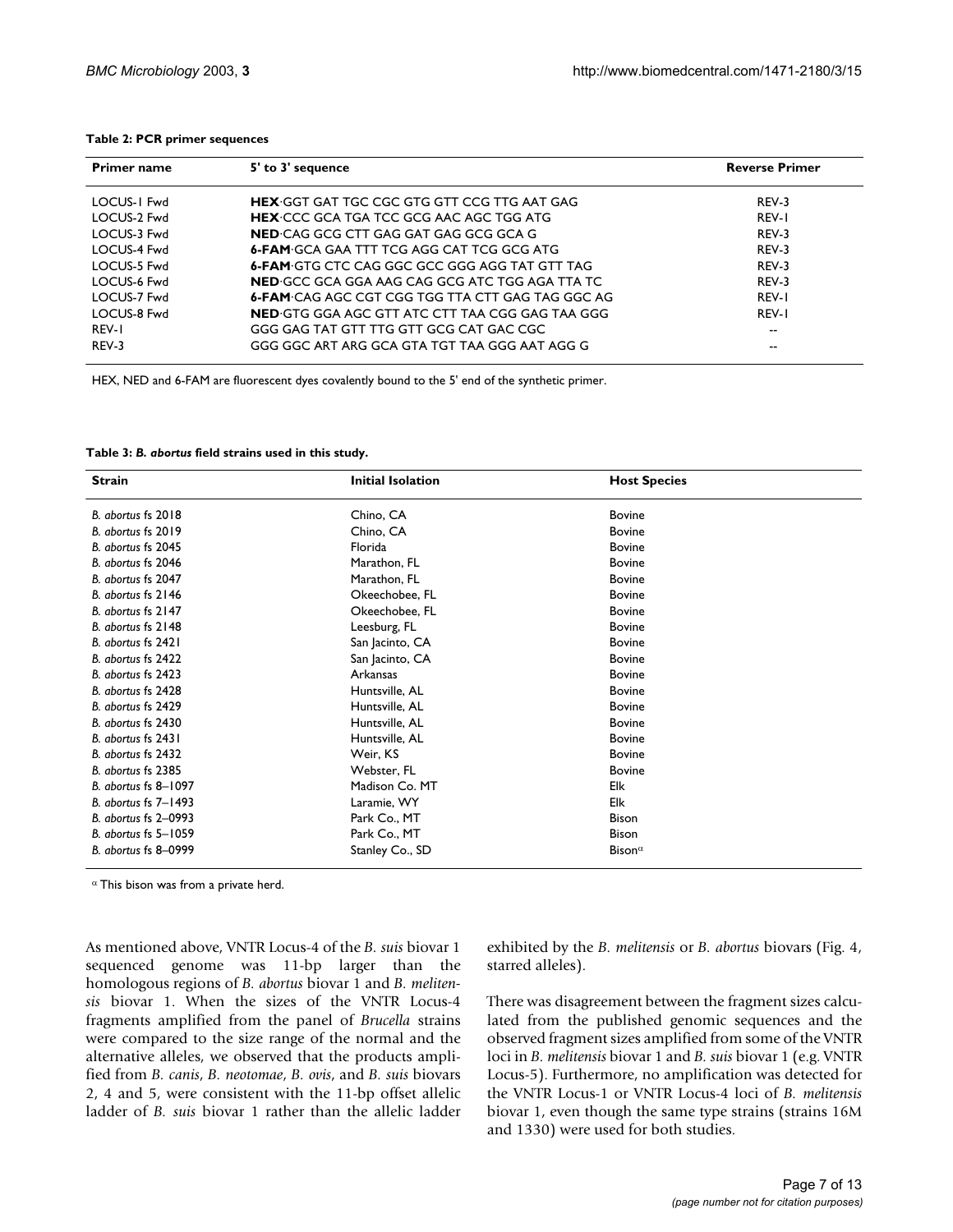<span id="page-7-0"></span>

#### Figure 4

**Multilocus allele analysis of** *Brucella* **species and biovar type strains.** Graphical representation of the alleles generated by fluorescent tagged-PCR amplification of the genomic DNA of *Brucella* species and biovars. The allele number reflects the total number of repeats calculated for each locus. Each lane is the compilation of data from the independent amplification of each of the eight VNTR loci. The star next to the VNTR Locus-4 allele in some samples shows a match with the alternative allele ladder indicating an 11-bp insertion in the non-repeat region of the amplicon.

#### *Comparison of alleles among selected field isolates of* **B. abortus**

Most bovine brucellosis in the USA is caused by *B. abortus* biovar 1. For a typing method to be of value for epidemiological trace-back, it is essential to be able to subtype biovar 1 isolates. A small panel of *B. abortus* biovar 1-field strains, consisting of 17 bovine isolates, 2 elk isolates and 3 bison isolates, was tested to look at strain diversity in the U.S. Cattle field isolates were acquired from 10 herds in 5 states. The compiled fingerprints, along with the fingerprint of *B. abortus* reference strain 544, are shown in Fig. 5. The allele patterns of *Brucella* isolates cultured from multiple animals in the same herd are boxed together. The first observation was that while the fingerprint pattern within a herd appeared to be stable, the profile for each herd was unique. It was also apparent that the individual loci were mutating at different rates. For example, among the 17 cattle field isolates, Allele-2 was the only allele found at VNTR Locus-5 and Locus-8. Allele-2 was also found at Locus-6 in 16 of the 17 cattle isolates. At the same time, VNTR Locus-1 (7 alleles), Locus-3 (6 alleles), and Locus-7 (5 alleles), showed the highest variation. The fingerprint profiles of the wildlife isolates were also unique and easily distinguished from the cattle isolates. Nonetheless, these isolates shared the same alleles found for VNTR Locus-5 (Allele-2) and Locus-8 (also Allele-2) in cattle. The bison isolates shared common alleles at VNTR Locus-3 (Allele-3) and Locus-4 (Allele-11). However,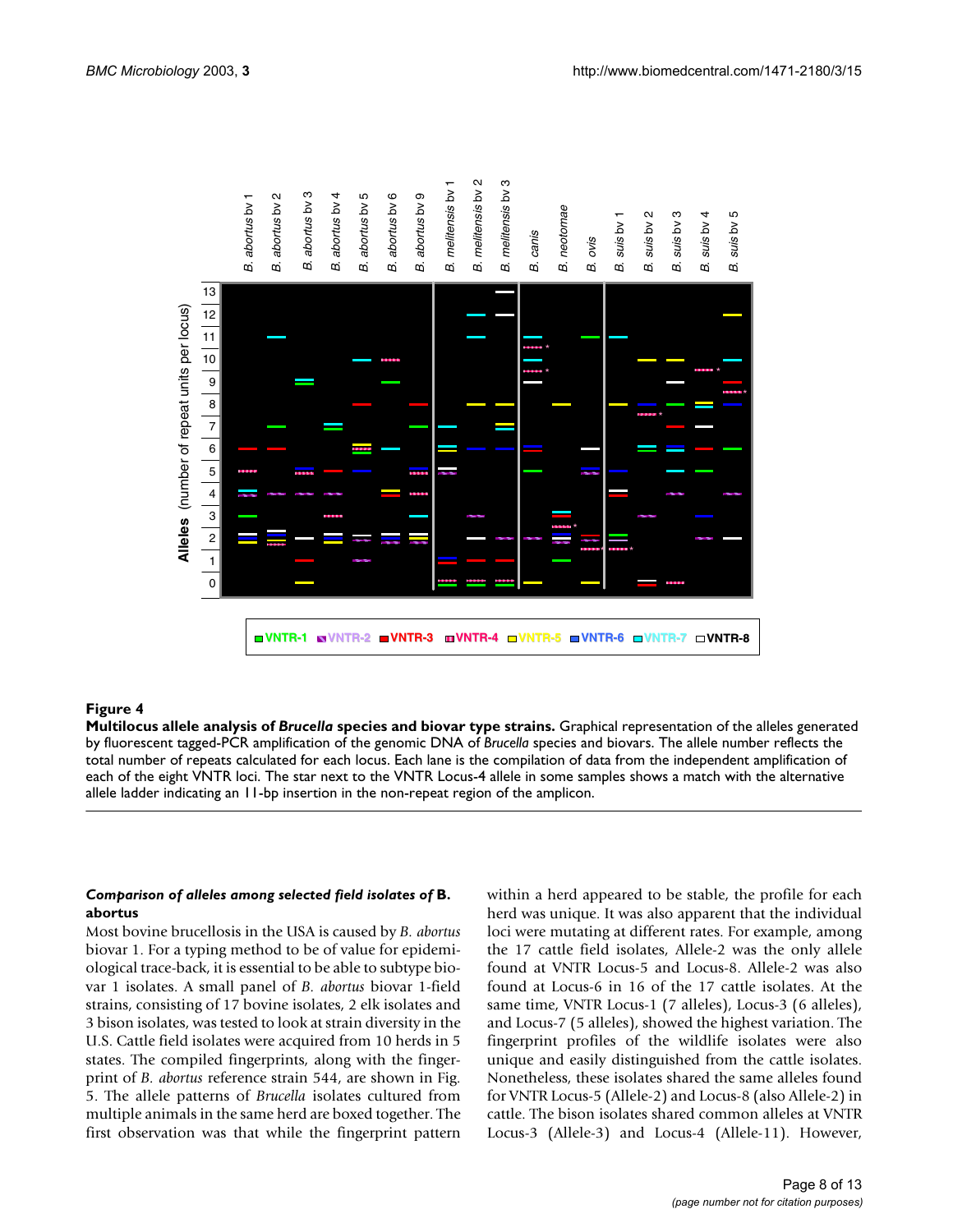

#### **Figure 5**

**Multilocus allele analysis of** *B. abortus* **field strains.** Graphical representation of the alleles generated by fluorescent tagged-PCR amplification of the genomic DNA of *Brucella abortus* biovar 1 field isolates. Each lane is the compilation of data from the independent amplification of each of the eight VNTR loci. Among cattle isolates, the samples are labeled with the state of origin; independent herds are indicated by an arbitrary number; and samples from the same herd are boxed. Each iso-<br>late was obtained from a single animal.

because of the very small sample size, it remains to be seen if this constitutes a true pattern.

#### *Comparison of alleles among multiple production lots of commercially prepared* **B. abortus** *vaccine strain RB51*

Since a significant degree of variation was found among laboratory strains and field isolates of Brucella, we wanted to look at the level of allele variation generated during limited in vitro passage of Brucella. For this purpose, we tested four non-consecutive production lots of commercially prepared RB51 vaccine. The fingerprints for these samples were also compared with the RB51 parental strain, 2308, with the B. abortus biovar 1 type strain, 544, and with the unrelated vaccine strain S19. The results, presented in tabular form (Table [4\)](#page-9-0), demonstrated that limited in vitro passage of RB51 did not induce any allele variation, and that RB51 was distinct from the other B. abortus biovar 1 laboratory strains including the parental strain 2308.

#### **Discussion**

Historically, it has been very difficult to irrefutably trace natural *Brucella* transmission unless the strain involved happened to belong to a rare biovar. Furthermore, where total depopulation is not applied, it is difficult or impossible to differentiate a new exposure from a recrudescent infection in a recovered herd with the current tools available. Some techniques have been useful for the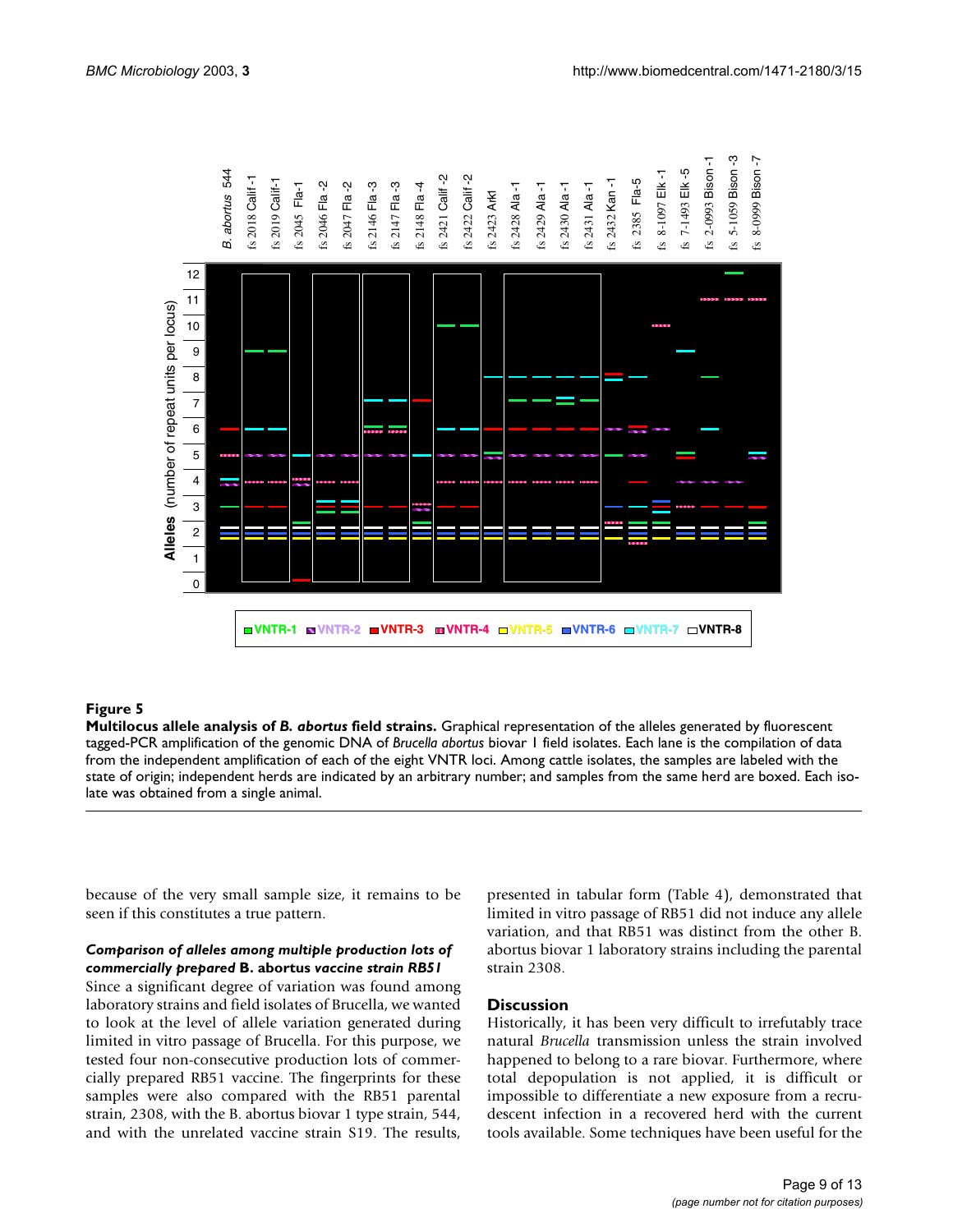| <b>Strain/Lot</b> | Locus I | Locus <sub>2</sub> | Locus 3 | Locus 4 | Locus 5 | Locus 6 | Locus <sub>7</sub> | Locus 8 |
|-------------------|---------|--------------------|---------|---------|---------|---------|--------------------|---------|
| 544               |         |                    | o       |         |         |         |                    |         |
| $S19^{\alpha}$    |         |                    |         |         |         |         |                    |         |
| 2308 <sup>B</sup> |         |                    |         |         |         |         | 10                 |         |
| RB51-1413         |         |                    |         |         |         |         | Ħ                  |         |
| RB51-1474         |         |                    |         |         |         |         | Н                  |         |
| RB51-1501         |         |                    |         |         |         |         | Ħ                  |         |
| RB51-1555         |         |                    |         |         |         |         |                    |         |

<span id="page-9-0"></span>**Table 4: Comparison of fingerprints from multiple production lots of commercially prepared RB51 vaccine. Non-sequential production lots are compared with** *B. abortus* **biovar 1 laboratory strains including the RB51 parental strain, 2308.**

<sup>α</sup> Strain 19 also amplified allele 6 in some cultures. <sup>β</sup> The fingerprint pattern of strain 2308 was derived from a single analysis instead of the usual duplicate analysis.

identification and/or differentiation of *Brucella* species and biovars [1,6,[7](#page-12-4)[,23](#page-12-7),[24\]](#page-12-8), but few tools have been available for the epidemiological trace-back of new infections in livestock [1[–5\]](#page-12-3). Except for biotyping, none of these more discriminating techniques has been universally accepted, probably because of concerns about laboratory-to-laboratory reproducibility. The HOOF-Print technique eliminates that concern because of the extreme specificity for the target loci.

The assay described in this study exploits hypervariable tandem repeats (VNTRs) composed of the octameric DNA sequence "AGGGCAGT". *Brucella* strains can be characterized by the number of repeats at each of eight chromosomal loci. Associated with the repeat loci is a conserved sequence, approximately 100-bp in length, downstream from the repeat region. The function of the conserved sequence is unknown; however, analysis of the secondary structure shows this region forms long stems with intermittent loop structures. The one repeat locus that lacks this sequence contains a stable segment consisting of three repeat units in *B. abortus*, *B. melitensis* and *B. suis*.

In other pathogenic bacteria, the hypermutability of VNTR loci has been exploited for strain typing [17–[22](#page-12-6)]. To assess the level of variability associated with the *Brucella* VNTR loci, a set of eight parallel PCR assays were developed for amplification of the individual repeat regions. Strong conservation of the sequences upstream and downstream from the repeats allowed the design of very specific primers that generate extremely reproducible results. The primers anneal selectively to long sequences that are both unique and conserved. Because of the strength of the primer-target pairing and empirically optimized conditions, the reactions are robust and relatively tolerant of minor fluctuations and variations in the assay environment.

In anticipation of future multiplex development and high-throughput processing, each of the unique upstream amplification primers was tagged with one of three fluorescent compounds. The use of fluorescent dyes increased the detection level of amplified products substantially and may enhance the analysis of samples with very low levels of bacteria. However, some regions of the world experiencing high incidence of brucellosis may not have access to the expensive machinery and expertise necessary for fluorescent detection of amplicons. Therefore, the range of amplicon sizes selected for this method allows flexibility in the methods available for detection and differentiation of alleles, including less costly and more common technologies such as agarose gel electrophoresis.

The results show that the HOOF-Print assay is a highly discriminatory technique among *Brucella* species and biovars. The degree of hypervariability at the eight VNTR loci was surprising considering the profound genetic homogeneity of the *Brucella* genus that has made differentiation so difficult. Even more unexpected was the remarkable discrimination the HOOF-Print technique revealed among *B. abortus* biovar 1 field isolates. Nevertheless, isolates collected from multiple animals in the same herd had identical fingerprints. Examination of the fingerprint profiles obtained from non-consecutive production lots of vaccine strain RB51 supports that *Brucella* fingerprints evolve gradually. These characteristics make the HOOF-Print octameric repeats ideal for rapid strain typing.

Slip-strand mispairing is believed to be an important factor in generating tandem repeat polymorphisms [16]. Misalignment of DNA strands during chromosome replication is thought to lead to the addition or deletion of repeat units. Unequal crossover events are also believed to be involved in repeat expansion or contraction. The frequency of mutation events appears to be influenced by the number of repeats, the sequence flanking the repeats, and may involve multiple mechanisms [15]. Thus, VNTR-loci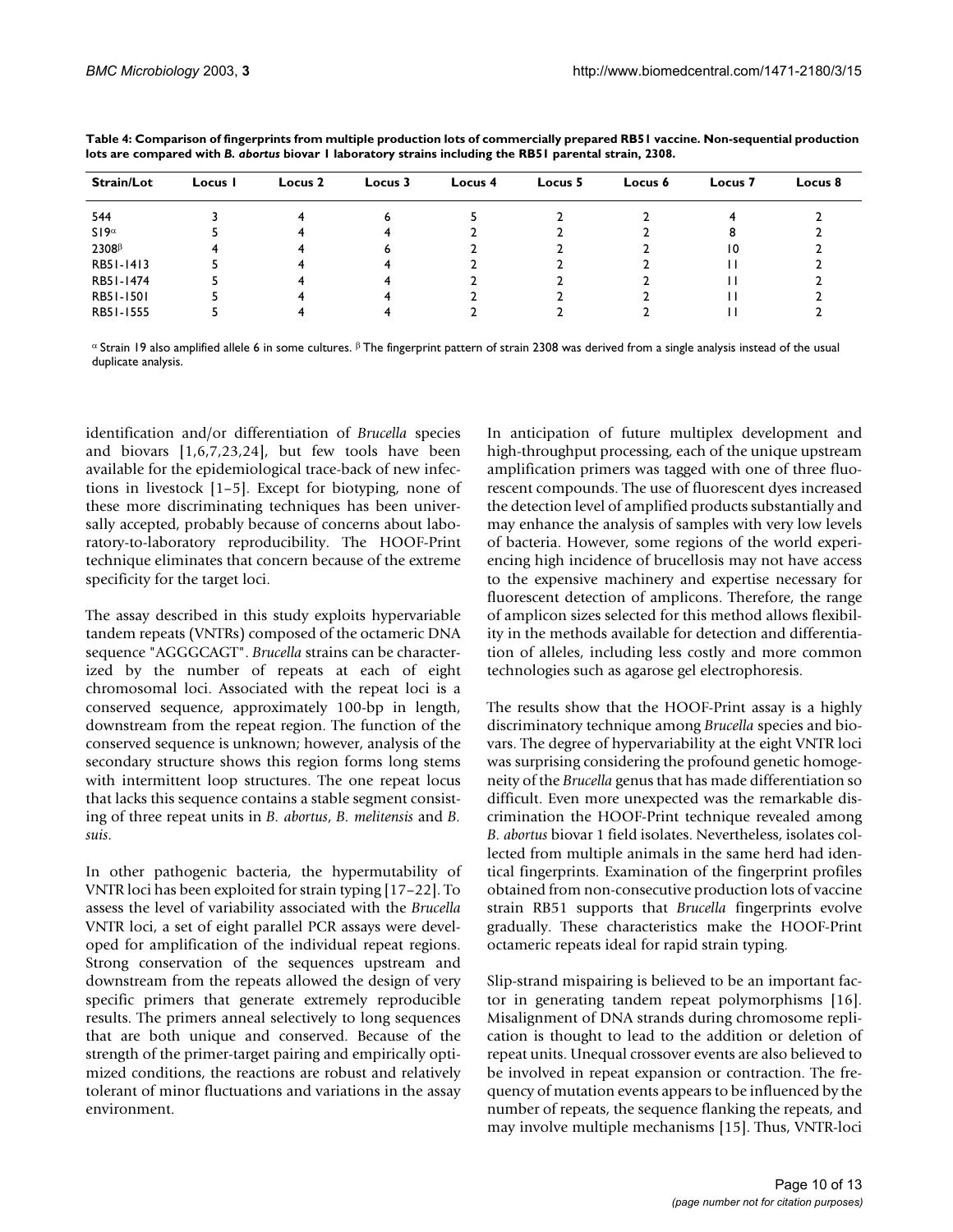typically mutate at differential rates. This differential rate of mutation at individual VNTR loci in *Brucella* is a fortuitous attribute for VNTR fingerprint analysis. It provides a glimpse into the evolution of the fingerprint profile and may provide some insight into interrelationships among strains. Our data supports this possibility. Certain loci mutate so slowly that particular alleles appear to become fixed in specific species and/or biovars of *Brucella* (e.g. Allele 2 for VNTR Locus-8 in all *Brucella abortus* isolates tested). Whether this will ultimately lead to species and/ or biovar identification through fingerprint analysis will require the additional testing of a large number and wide variety of isolates. While some loci seem to mutate slowly, other loci appear to mutate frequently, enhancing the discriminatory power of technique. Currently, the individual rates of mutation and what factors influence those rates are unknown. Moreover, the affects of long term serial passage, both in culture and in animals, are also unknown. We plan to investigate these issues further.

During the isolation procedure for diagnostic analysis, multiple colonies from an individual tissue or animal are typically pooled for testing. We observed that in several instances pooled colonies from a single source contained multiple alleles at a single locus (for example, see the S19 electropherogram in Fig. [3B](#page-5-0)). At first this was perplexing, as it could indicate that certain loci may be too unstable to be valuable. However, further examination revealed that the multiple allele patterns were reproducible and isolate specific. This evokes several, non-exclusive explanations. In endemic areas, animals have been shown to carry multiple infectious strains simultaneously. In another scenario, incomplete depopulation of an infected herd could result in a dual infection during a subsequent outbreak. It is equally possible that the multiple alleles reflect a collection of accumulating subpopulations present in the host. In natural infections, animals typically receive a large dose of bacteria during exposure. These large doses could contain evolving subpopulations generated by the genetic instability within individual VNTR loci. Over time, it is predictable that the composite fingerprint of the resident population would gradually change. Regardless of the mechanism by which they come about, multiple alleles can occur. Therefore, during an outbreak or with a newly discovered infection involving *Brucella*, it will be essential to test multiple (or pooled) isolates and multiple animals to establish the complete representative fingerprint profile for epidemiological use.

Unexpectedly, different alleles were found at some loci than were predicted from the published genome sequences of *B. melitensis* and *B. suis*. This was despite using the same strains for our studies. It should be stressed, however, that little is known about the histories (i.e. number of passages, clonal selections, and culture conditions) of these strains between the time they were initially isolated from the host, disseminated to other laboratories, and prepared for these respective studies.

We anticipate that the testing of a larger number of isolates from various geographic areas will ultimately lead to the development of an international *Brucella* fingerprint database that can be searched for epidemiological use. A broad survey of the fingerprints derived from marine isolates will be an interesting complement to the data compiled from the classical terrestrial strains. The HOOF-Prints can be deposited in spreadsheet format or by numerical sequence of alleles (e.g. *B. abortus* strain 544: 3, 4, 6, 5, 2, 2, 4, 2) for rapid, easy, computerized identification or classification of isolates, independent of the testing laboratory involved. With a minimum amount of effort to standardize the process, a VNTR HOOF-Print database could become an invaluable resource for tracking and eliminating brucellosis outbreaks worldwide.

## **Conclusions**

Currently, very few genetic markers have been identified for *Brucella* species that can be applied to epidemiological investigation of an outbreak. We have developed a new technique that has the power to definitively characterize and differentiate *Brucella* isolates based on multilocus VNTR fingerprinting. The assay is intended to complement the existing PCR and bacteriological diagnostic tests currently used for *Brucella* species and biovar identification. The existence of at least eight hypervariable loci exponentially increases the discriminative power of the assay for the characterization of closely related strains beyond the biovar level. Through the analysis of multiple loci, similarities as well as differences can be used to assess the genetic relatedness of field isolates. This, in turn, can provide insight into the evolution of a brucellosis outbreak and how to prevent further spread of the disease. Ultimately, we envision that this technique will be used to generate an international database of *Brucella* fingerprints that can be accessed and used by epidemiologists for control of the disease.

# **Methods**

# *Bacteria used in this study*

The bacterial strains used for this study included the complete array of *Brucella* type strains and/or FAO/WHO Reference Strains: *B. abortus* biovar 1, strain 544 (ATCC-23448); *B. abortus* biovar 1, strain S19 (isolates from stock culture and from infected cattle); *B. abortus* biovar 1, strain 2308; *B. abortus* biovar 1, strain RB51 (from the NADC Culture Collection and from commercially prepared vaccine production lots); *B. abortus* biovar 2, strain 86/8/59, (ATCC-23449); *B. abortus* biovar 3, strain Tulya, (ATCC-23450); *B. abortus* biovar 4, strain 292, (ATCC-23451); *B. abortus* biovar 5, strain B3196, (ATCC-23452); *B. abortus*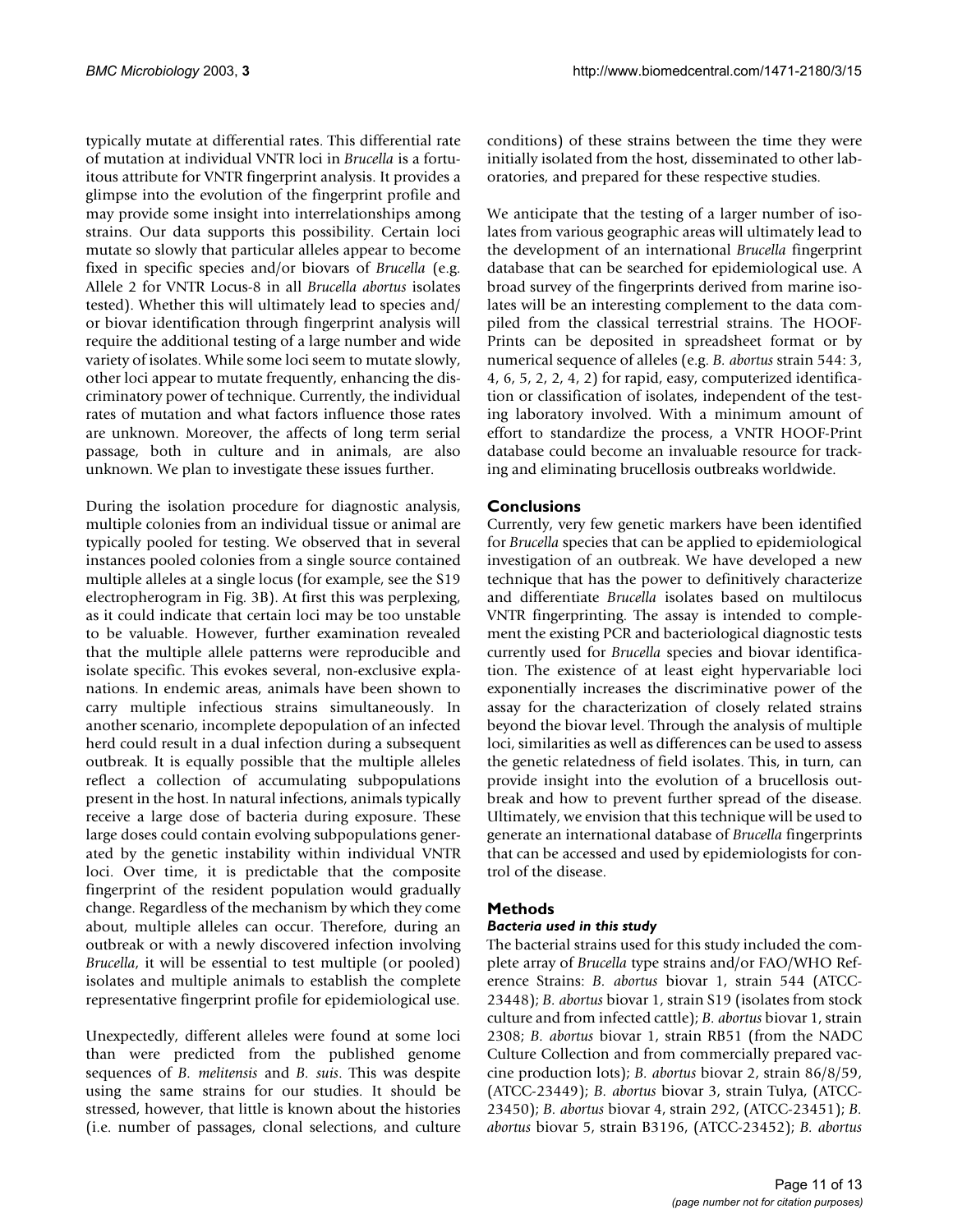biovar 6, strain 870, (ATCC-23453); *B. abortus* biovar 9, strain C68, (ATCC-23455); *B. canis*, RM-6/66, strain (ATCC-23365); *B. melitensis* biovar 1, strain 16M, (ATCC-23456); *B. melitensis* biovar 2, strain 63/9, (ATCC-23457); *B. melitensis* biovar 3, strain Ether, (ATCC-23458); *B. neotomae*, strain 5K33, (ATCC-23459); *B. ovis*, strain 63/ 290, (ATCC-25840); *B. suis* biovar 1, strain 1330, (ATCC-23444); *B. suis* biovar 2, strain Thomsen, (ATCC-23445); *B. suis* biovar 3, strain 686, (ATCC-23446); *B. suis* biovar 4, strain 40, (ATCC-23447); *B. suis* biovar 5, strain 513, (ATCC-NA). The *B. abortus* field strains that were used to evaluate the technique and their origins are listed in Table [3.](#page-6-1)

#### *Culturing and harvesting of bacteria for PCR analysis*

Cultures were prepared from frozen aliquots (type strains) or from mixed colonies (field isolates) isolated on agar plates from tissue harvested from an infected animal. Cultures were streaked onto tryptose agar or trypticase-soy agar plates containing 5% serum, and incubated with 10% CO<sub>2</sub> at 37°C for 24-72 hrs [1]. Bacteria were harvested from the plate with saline (0.85 % sodium chloride) and were preserved by the addition of two volumes of 100% methanol. The preserved cells were stored at 4°C until needed. Immediately prior to PCR analysis, the methanol preserved cells were diluted in distilled water to a spectrophotometer  $OD_{600}$  reading of approximately 0.2 – 0.15 Absorbance units. The minimum dilution ratio was 1:10 to dilute the methanol concentration to  $\leq 6.6\%$ .

## *DNA accession numbers used in this study*

The DNA sequences described in this report can be found in GenBank with the following accession numbers: Bru-VNTR-1 (clone 1) = AY099417; Bru-VNTR-2 (clone 3) = AY099419; Bru-VNTR-3 (clone 4) = AY099420; Bru-VNTR-4 (clone 5) = AY099421; Bru-VNTR-5 (clone 6) = AY099422; Bru-VNTR-6 (clone 7) = AY099423; Bru-VNTR-7 (clone 8) = AY099424; Bru-VNTR-8 (clone 9) = AY099425; Bru-VNTR-9 (clone 2) = AY099418; *B. melitensis* Chromosome I = NC 003317; *B. melitensis* Chromosome II = NC 003318; *B. suis* Chromosome I = NC 004310; *B. suis* Chromosome II = NC 004311.

## *PCR protocol*

A set of eight PCR assays was developed to synthesize amplicons containing the tandem repeat sequences. Primer pairs (Table [2\)](#page-6-0) were designed to hybridize within 50-bp upstream and downstream of each of the eight, hypervariable, repeat loci. Minimizing the sizes of the amplicons made the 8-bp size increments visually distinct on agarose gels (Fig. [3](#page-5-0)A) and clearly resolved by capillary electrophoresis (Fig. [3B](#page-5-0)). The forward primer was synthesized with one of three fluorescent dyes – HEX (green), NED (yellow), or 6-FAM (blue) (Table [2](#page-6-0)), covalently bound to the 5' end of the primer (Applied Biosystems,

Foster City, CA). Because of the highly conserved nature of the downstream sequences, only two primers were needed for the downstream sequences of the VNTR loci. Several assay parameters were optimized for peak performance.

The PCR reaction mix consisted of 20 mM Tris-HCl (pH 8.4), 50 mM KCl, 0.25 mM each of dNTPs, 2.5 mM MgCl<sub>2</sub>, 0.2 μM each primer, and 0.6 units *Tsp* polymerase (Platinum GenoTYPE *Tsp* DNA Polymerase, Cat # 11448- 032, Invitrogen, Carlsbad, CA). Cycling parameters were 94°C for 2.0 min; followed by 32 cycles of 94°C for 15 sec., 55°C for 20 sec., and 72°C for 1.5 min. Amplified products were stored at 4°C until needed. All amplifications were confirmed by gel electrophoresis (3% Metaphor agarose [Cat # 50181, BioWhittaker Molecular Applications, Rockland, ME] in 0.5X TBE [25]). Ethidium bromide-stained products that produced obvious, solitary bands after electrophoresis were processed for size analysis.

The amplified samples were diluted between 1:10 to 1:100 in water, depending on the estimated concentration of amplicon(s) in each sample. A 1-µl aliquot was sized on an ABI Prism 3100 Capillary Genetic Analyzer (Applied Biosystems, Foster City, CA) with virtual dye set D. GeneScan 500-ROX size marker (Cat # 401734; Applied Biosystems) was added to each sample to create a standard curve for each run. Each locus was amplified individually except for VNTR Locus-7. This locus gave better results when multiplexed with VNTR Locus-2 and VNTR Locus-8. Multiple runs of a single amplicon were found to be highly reproducible. Each fingerprint described was the result of at least two independent amplifications and analyses at each variable locus.

Based on the DNA sequence data, the expected amplicon sizes were calculated for the series of hypothetical products ranging from one to fifteen repeat units at each given locus. Each of these hypothetical products was considered a potential allele for the specific genetic locus.

## *DNA analysis programs*

Comparative sequence searches were accomplished using "BLAST" (blast-n) [26] or "BLAST 2 sequences" [27]. Alignments were performed using Sequencher version 4.0 (Gene Codes Corp., Ann Arbor, MI) with manual editing. The raw capillary electrophoresis data produced on the ABI Prism 3100 Capillary Genetic Analyzer was analyzed using ABI Prism GeneScan and GenoTyper Analysis Software Version 3.7 (Applied Biosystems).

## *DNA sequencing of amplified products*

For selected samples, the amplified DNA product from a single 100-µl reaction was purified with the QIAquick PCR Purification Kit (Cat. # 28104; Qiagen Inc., Valencia,